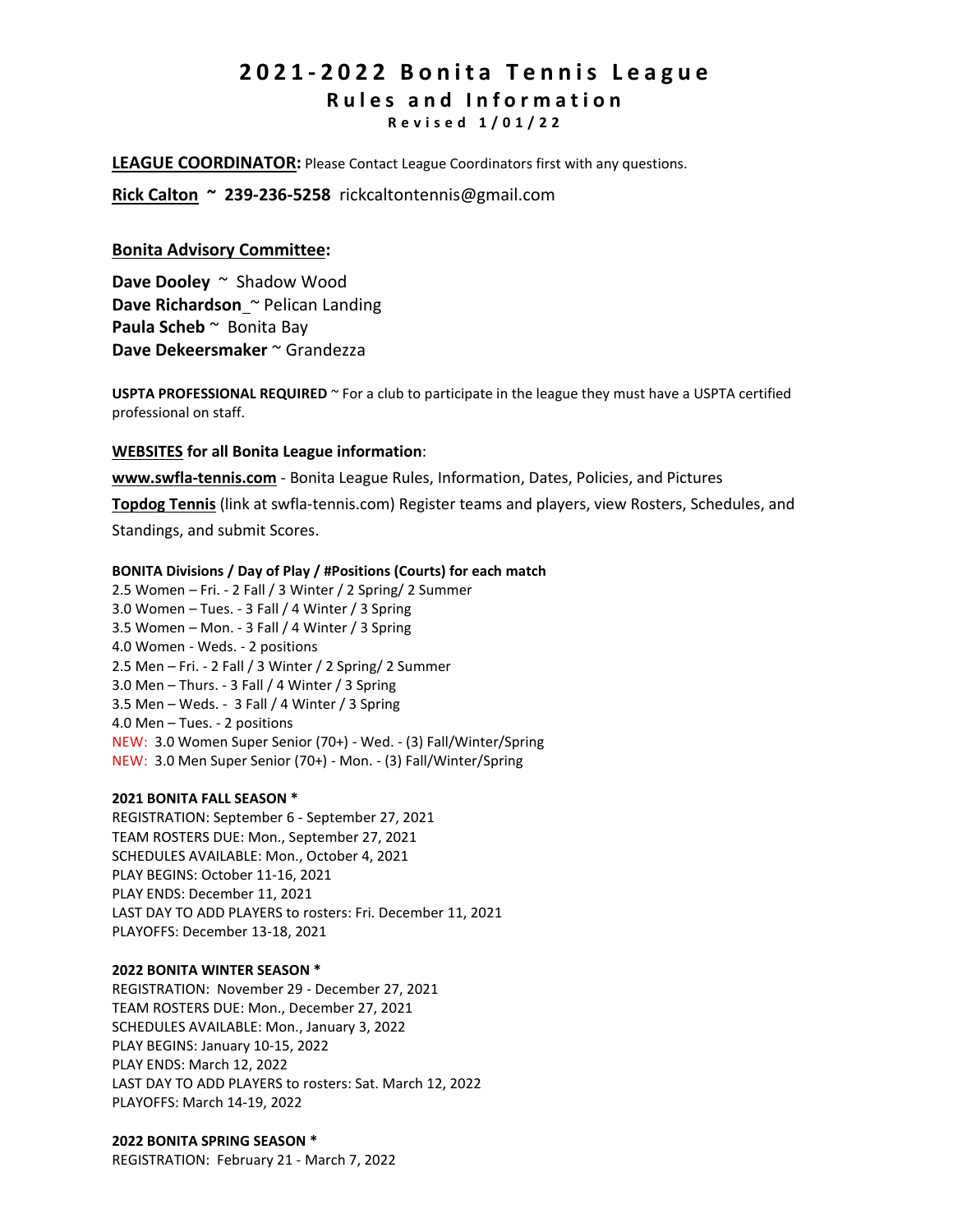TEAM ROSTERS DUE: Mon., March 7, 2022 SCHEDULES AVAILABLE: Mon., March 14, 2022 PLAY BEGINS: March 21 - 26, 2022 PLAY ENDS: April 30, 2022 LAST DAY TO ADD PLAYERS to rosters: Sat. April 30, 2022 PLAYOFFS: No Playoff

**Official Rules of Tennis** ~ The Bonita League follows the Friend at Court Rules of Tennis including The Code, published by the USTA (except where otherwise stated in the Bonita League rules) available for purchase at [www.ustashop.com,](http://www.ustashop.com/) (Search for 'Books') The league recommends that each Captain have this publication and a copy of these Bonita League rules available on the court at match time. Click on the link at swfla-tennis.com 'USTA Tennis Rules' to view.

**Bonita League Questions** ~ All questions and concerns should be directed to the League Coordinator.

League Format<sup>~</sup> The Bonita League is an Interclub Adult Doubles Tennis League (club vs. club).

**League Seasons** ~ Fall, Winter**,** Spring, & Summer Adult Day League

**Facility Requirements** ~ All participating clubs must have soft courts available for home matches. League approval is required for exceptions to this requirement for reasons such as facility renovations. No facility may have more League teams than courts available per home match time slot. If they do, they must provide an alternate home match time.

**Cost** ~ \$24 per player per team. Fees are paid online with a Visa or MasterCard at the time of registration. Sorry, no refunds.

**Club Membership** ~ All league team players must be members of the club they represent and have a minimum of a one-month membership at their host club. A player must be a member during the time that they are playing on a team unless granted an exception by the league coordinator. Exceptions: Club membership is not required for the Men's and Women's 4.0 & 4.5 divisions. Individual Clubs may have restrictions regarding the play of non-members on their teams. Renters that have a membership with their rental are eligible to play on a team. Combo teams with multiple clubs/communities may be granted with prior approval from the league coordinator.

**Time of Play** ~ Matches are scheduled with start times no later than 2:00 p.m.

**Team / Team Roster / Team Match** ~ All teams must be identified with a club. No Nomad teams. The number of positions for a match varies depending on the division. See the information above. Team rosters should have enough players to play a match plus two to four extra. Example: A division that plays three courts should have 8 to 10 players on their roster. There is no limit to the number of players on a team roster.

Team members may not have a higher NTRP rating than the maximum NTRP rating of the level in which they are competing. No Individual is allowed to play in a match until they have been registered on their team in Topdog Tennis. Notification to the League Coordinator **BEFORE** the match by email, text, or phone is acceptable registration if Topdog Tennis registration is not possible. Failure to register an individual or notify the League Coordinator of an attempt to register an individual **before** play will result in default of that court.

**Home Team provides the regular duty felt for "soft court" balls and access to water for the match.** Many Home clubs provide refreshments after the match but this is not required.

**NTRP Rated** ~ NTRP ratings will be needed for every player listed on the roster. Current USTA NTRP ratings must be used. Captains should check to see that all your players' ratings are listed properly on the roster. See link 'USTA Ratings' at [www.swfla-tennis.com.](http://www.swfla-tennis.com/) If you feel that the USTA has incorrectly rated you or your player you can appeal their rating. See the Rating appeals below. New CTA players that do not have an NTRP rating may selfrate. Your club professional will help you with your self-rating. The league reserves the right to adjust the ratings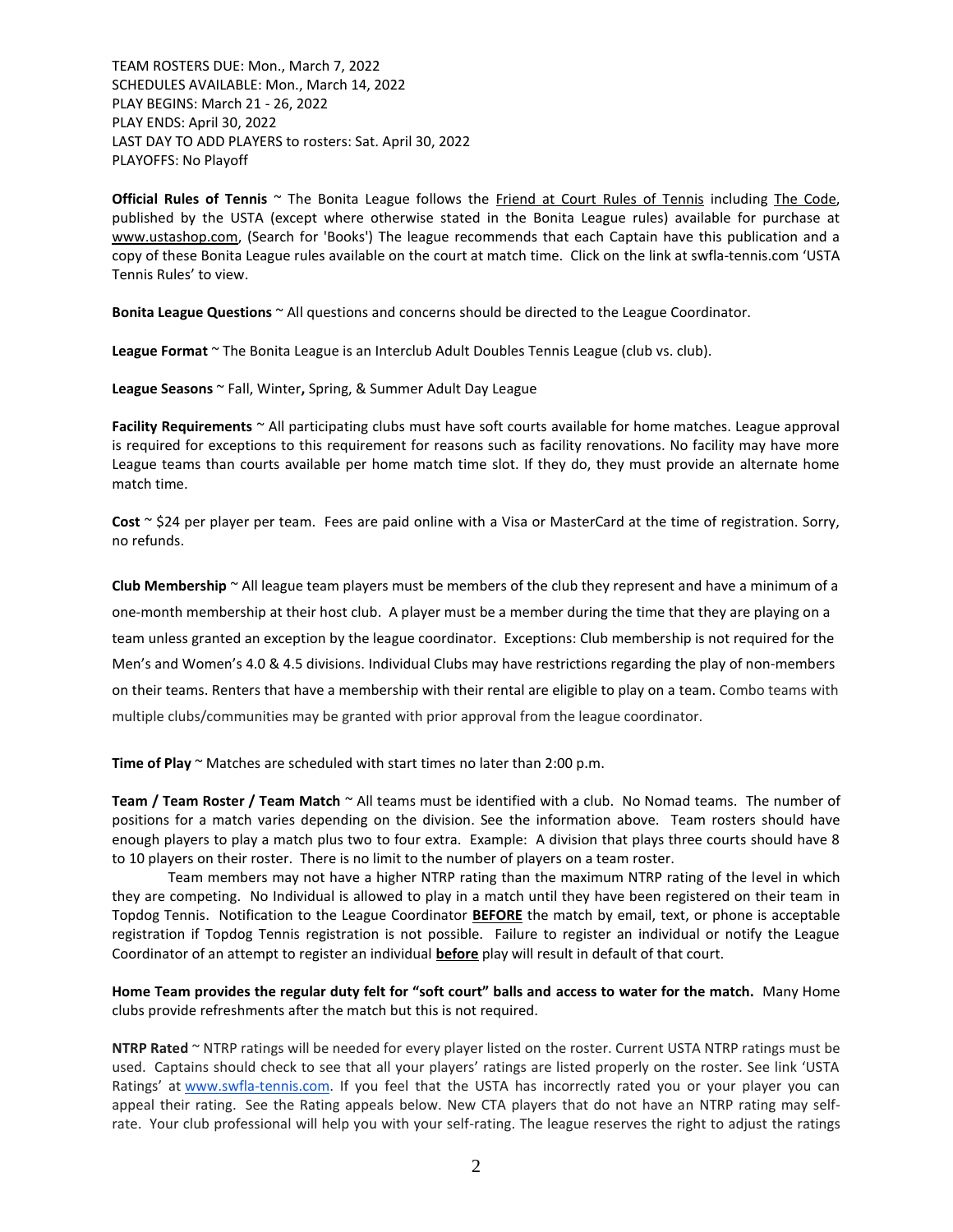of players. USTA self-ratings may not be accepted by the CTA/Bonita league until results are shown at the selfrated level.

**Topdog Tennis** is not linked to the USTA NTRP rating database. Please contact Bonita League Coordinator to change any incorrect ratings in TopDog Tennis so that they match the USTA website. If the USTA changes a player's rating during the middle of a Bonita League season, players may finish the season at their current level. Changes will not go into effect until the next season. Matches played by players using an incorrect USTA NTRP rating are subject to default.

**NTRP Rating Appeals** ~ **NTRP Rating Appeals** ~ Bonita League will accept rating appeals. All appeals must be submitted by your club USPTA Professional or Director of Tennis. If your club does not have either, the appeal must be submitted by your team captain. Appeals will not be accepted by individual players. No appeals will be accepted for USTA Early Start Ratings. Appeal Information, Request Form, and Appealed Players List are available a[t www.swfla-tennis.com.](http://www.swfla-tennis.com/) Click on Rating Appeals under the 'Bonita League' navigation tab.

Once a player successfully appeals their rating, they are eligible to play at the new level and their ability is considered equal to those at the new level for the current season only. Appeals of USTA ratings are valid for one season. As long as a player has a USTA rating different than the requested Bonita League rating they must appeal their USTA rating each season.

 Appeals should be granted BEFORE matches are played. Matches played before an appeal is granted are subject to default.

**Team Players** ~ Players must be at least 21 years of age. Players may be on the roster of two different teams as long as the two teams are at different NTRP levels. (Example: A 3.5 rated player cannot play on two 3.5 teams for the League, but can play on a 3.5 and a 4.0 team.)

**Club Staff Players** ~ Club Staff with "playing privileges" are not considered club members. Any club staff that wishes to play in the League must first obtain approval from the League Coordinator. The exception is for the Men's and Women's 4.0 & 4.5 divisions.

Playing Up<sup>o</sup> Players are encouraged to play at their rating level. If a player chooses to play 'up', they may only move up one level. Ex: a 2.5 player may play on a 3.0 team but not on a 3.5 team. Players are not allowed to play down a level. A player may be on two rosters within the same League, as long as the rosters are at different levels of play. They may play at the same level if one of them is the CTA League and the other is the Bonita League.

**75% - 25% Rule** ~ All team rosters should maintain at least 75% of their players at the NTRP designated team level (# of correctly rated players divided by total # of players). There is no specific percentage needed during match play. Occasionally teams may receive permission from the League to be exempt from this rule. A 75/25 Reference: Total # of Players on Roster Total # of Players Allowed at Lower Level on Roster  $6-7$  1 8-11 2

| $12 - 15$ |  |
|-----------|--|
| 16-19     |  |
| $20 - 23$ |  |

**Flights** ~ Divisions that have large numbers of teams may be placed on several flights. The location will be taken into consideration when forming flights.

**Schedules / Scheduling Conflicts** ~ Bonita League clubs are experiencing many scheduling difficulties due to the growth of tennis in our area. When registering teams for the Fall or Winter Bonita League scheduling conflicts may occur due to the large number of teams playing. To avoid conflicting schedules, it's possible, that a team may have more away matches than home matches. If a Club registers multiple teams playing on the same day and time and are not able to accommodate all their teams at home at the same time, the Club must provide a separate later start time to be used as necessary to accommodate scheduling.

The Bonita League may occasionally schedule a match at a later time to accommodate play. Captains should make every attempt to help each other in the rescheduling of conflicting matches. The team captains are responsible for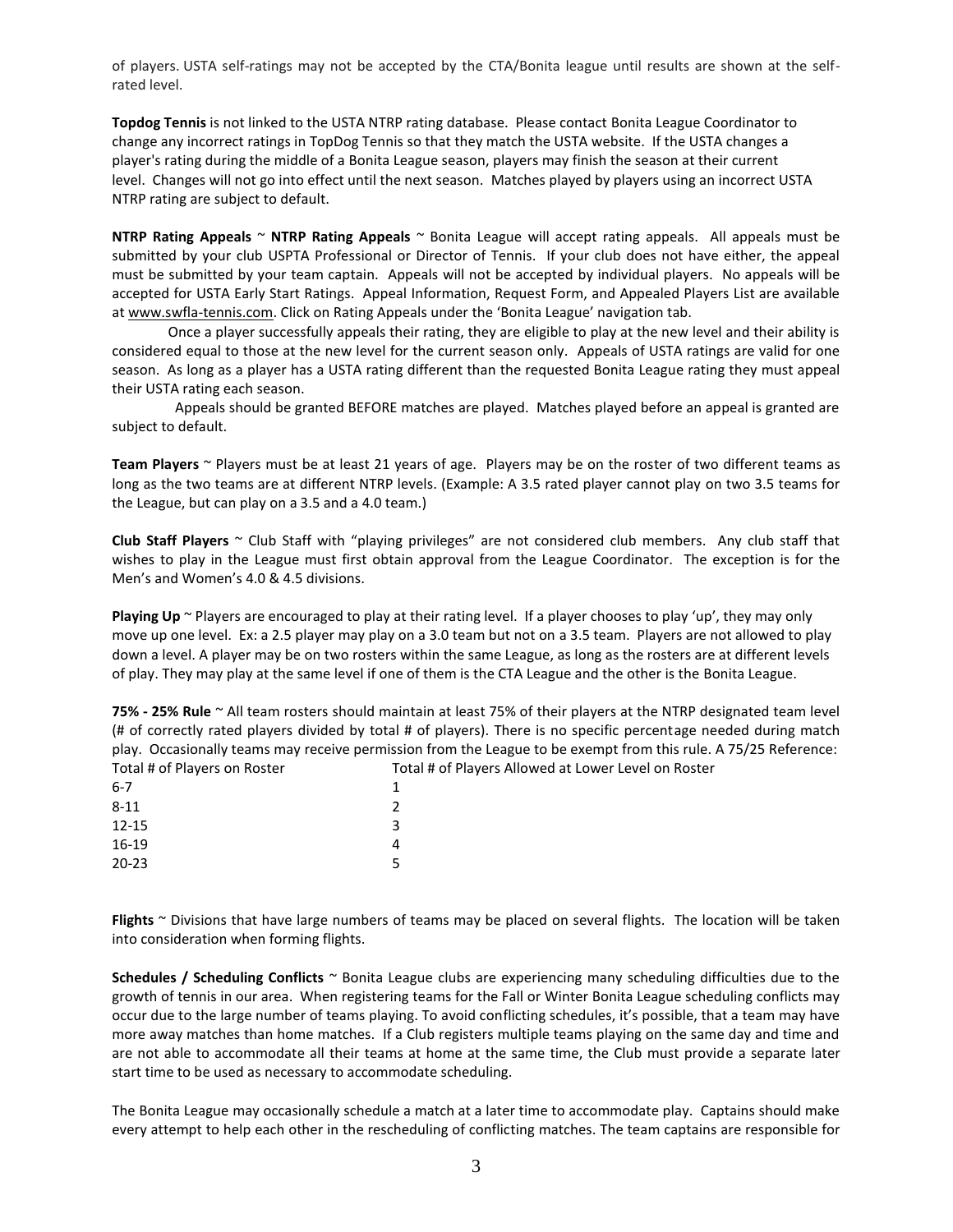working out these conflicts. The match may have to be moved to the away team's club or rescheduled for a different day or time. Individual matches may be scheduled at different times and locations. **Captains, please notify the League Coordinator of any schedule changes. Be sure to contact your clubs with any schedule changes so they can revise their court reservation schedules**

Schedules will be available at TopDog Tennis on the dates published. Please check your schedules and resolve conflicts early. The match schedule is subject to change after publication if conflicts occur, all Captains are required to check the online match schedule for any changes.

All teams must play all scheduled matches. The League Coordinator should be consulted before a team defaults their entire match (all the positions). Any team deliberately forfeiting an entire team match is subject to disqualification. All matches should be played before the last match of the regular season (before playoffs).

**Match Lineup** ~ Captains should print out the correct match scorecard, available on the TopDog Tennis website, and bring it to the match. Team captains for each team shall exchange their team scorecards simultaneously before the beginning of the team match. No substitutions may be made in an individual match after the lineup has been presented, except for injury to, illness of, no show of, or disqualification of a player, before the start of such match. The start of a match is defined as when the first point is played. If the substitution is made during the warm-up, the substitute player is entitled to a five (5) minute warm-up. Team matches must proceed on the court and start in the following order: Court #1, Court #2, Court #3, and Court #4. Captains are both responsible for having their players on the correct courts.

**NO STACKING** ~ **Each team must play their individual doubles teams in order of strength**. The Bonita League promotes fair and competitive tennis; to put your lesser qualified team/players on the top courts **IS NOT FAIR.**  Your best two players do not have to play together in the first position. Just make sure that your best 'individual team' that week plays on court one and so on.

If an opposing team files a grievance suggesting there has been stacking, the Bonita League will review the order of play and penalize appropriately.

- **1)** Players of a lesser rating 'playing up' on a higher rated team must play below players of the higher rating. If a 3.0 player is playing with a 3.5 player, they must not play higher than two 3.5 players.
- **2)** Match may be declared a stack when player movement and sandbagging rules are violated.
	- **a.** Player movement rules apply to both individuals and pairs.
	- **b.** Sandbagging rules apply only to pairs.
- **3) Individual players may be moved** up or down two positions from their last legal position, provided this does not violate player movement rules for the pair or the sandbagging rule.
- **4) Pairs may be moved** up or down one position from their last legal position, provided this does not violate the sandbagging rule.
- **5) Sandbagging occurs when a winning pair is moved down, and a losing pair is moved up.**
	- a. This rule applies even if the pair have only played once.
	- b. Winning and losing are determined by the results of matches played to date during the current season.
		- i. A pair that has won more times than it has lost is a winning pair.
		- ii. A pair that has lost more times than it has won is a losing pair.
		- iii. A pair that has won as many matches as it has lost has no winning or losing record.
		- iv. A pair that has not yet played together during the regular season has no record.

Captains, if you feel your lower-rated players are rated too low and should be changed to a higher rating to reflect their level of play, please contact the League Coordinators to have them review the players' performance and ratings.

Appealed players and stacking- Once a player successfully appeals their rating, they are eligible to play at the new level and their ability is considered equal to those at the new level for the current season only. This means that they don't have to play on court #1 if appealing down or the last court if moving up. Very simply play your best team at court #1, the second-best team at court #2, etc.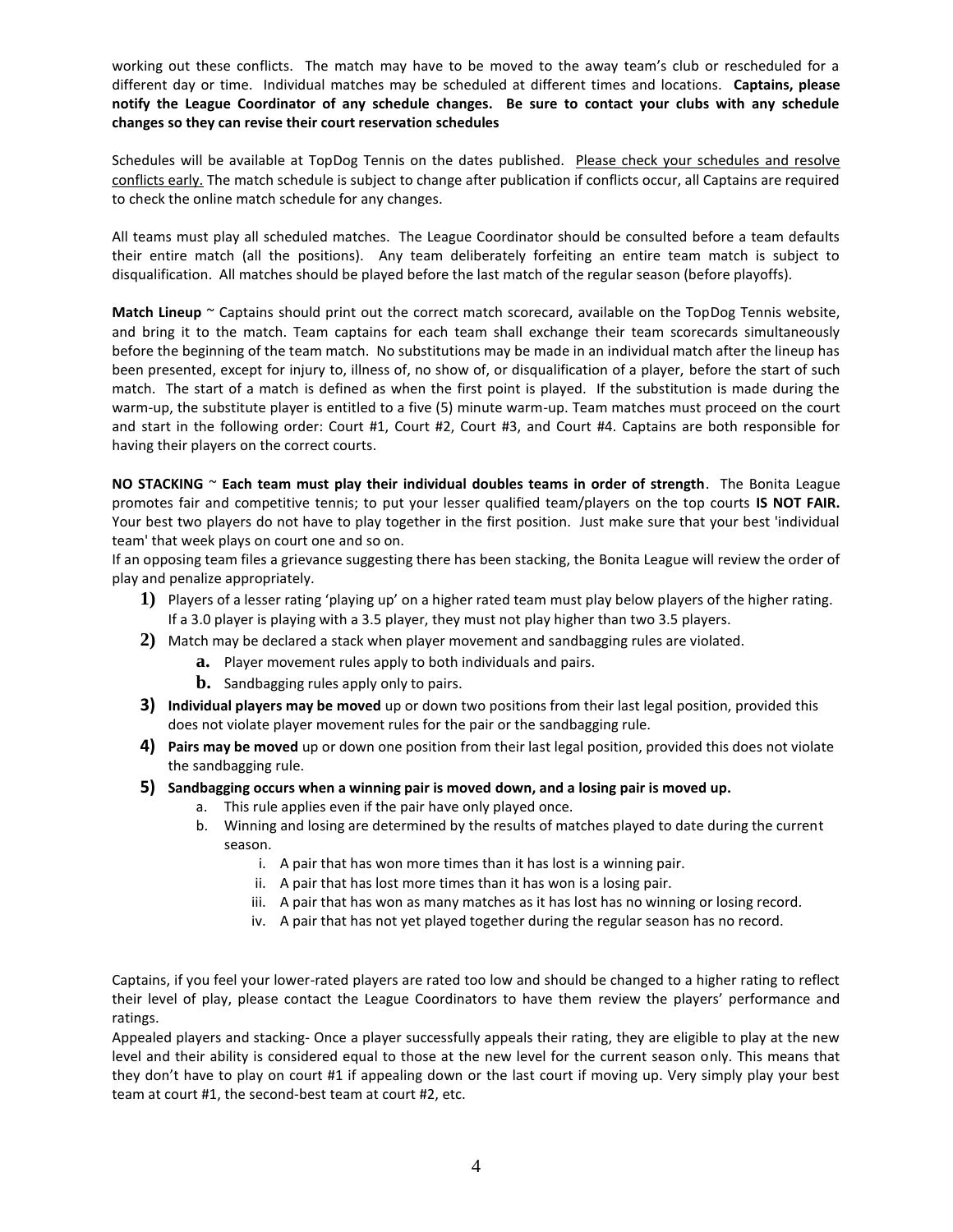**Defaults** ~ A match default is defined as 15 minutes after the scheduled time and the match has been called to start and the court is available. Please use your discretion before calling a default. If the opponent is late for just cause, please try to be understanding and play the match. Scoring in the event of a default, forfeit or disqualification shall be 6-0, 6-0. In case of a retirement, the non-retiring doubles team will be credited with such a number of additional games, as would have been won if the match was completed and the non-retiring doubles team won every subsequent game.

If a team cannot field the required number of players, **default to the bottom position**. Some positions may have to move up one spot. Opponents should be contacted as soon as possible if your team is unable to field all positions for a match. Having insufficient players is not a valid reason to request a reschedule.

**Scoring** ~ All matches will be the best of two sets with regular scoring and a set tie-break at 6-all in each set. The set tiebreak is a 7-point tiebreak, the first to seven by two points (Coman Style). No rest break is allowed after the first game during a set.

In the event of split sets, a 10-point SUPER TIE-BREAK, the first to 10 by two points (Coman Style), shall be played in place of the third set with a two-minute set break. The Super Tie-Break shall be scored as 1 set and 1 game for tiebreak procedures (1-0 on the scorecard). One (1) point is awarded for each overall team win (not individual courts won).

To determine season standings and playoff participants if overall matches won are tied in the season standings: then least individual matches lost; then if still tied, least individual sets lost; then if still tied least individual games lost will be used to break ties.

The goal of the Bonita League is to give players as many matches and play as many different teams as possible during the time allotted. Some teams may have a bye while others do not. Sometimes the number of teams in a division and the number of weeks of play do not allow for a complete rotation through the flight. Divisions will use % won if the teams in a division play uneven numbers of matches. (% = # of Overall Team Wins divided by the # of Matches Played.) In the Bonita League standings, the points column, the first column in the standings, to the left of the match win/loss, is the "percentage".

**TIES** in the regular season matches are decided by least individual sets lost if still tied, then least Individual games lost. The standings in order of priority, working from left to right in the divisional standings:

- 1. Points- the percentage of overall matches won. (Where applicable).
- 2. The least individual matches lost. (Each weekly team overall win counting as 1)
- 3. The least individual sets lost
- 4. The least individual games lost

TopDog Tennis software shows up to the minute standings. All teams are displayed in order of strength. Contact the League Coordinator with questions regarding the standings.

**Continuous Play/Breaks** ~ There is no rest after the first game in ANY SET. A two (2) minute rest may be taken between sets if requested by a player. No extra time shall be given to allow a player to recover condition; however, a player suffering from a treatable medical condition may request one medical time-out for a maximum period of up to EIGHT minutes. Play shall be suspended if any player feels the court is unsafe due to rain or drizzle.

**Reporting Scores** ~ Match scores must be entered into TopDog Tennis by either captain within 24 hours of the completion of the match. The OPPOSING captain must Confirm or Dispute the scores entered within 48 hours of the entry. Disputes: Call or email the captain who entered the original scores to correct them. If scores are not confirmed or disputed within 48 hours by the opposing captain, TopDog Tennis will accept the scores as entered. Both captains should retain a copy of the scorecard. Teams/Captains that consistently do not enter or confirm their scores in a timely matter may be subject to penalty.

**Coaching / Court Conduct** ~ NO COACHING IS ALLOWED AT ANY TIME DURING THE MATCH BY CAPTAINS, TENNIS PROFESSIONALS, OR SPECTATORS. PROFANITY OF ANY KIND IS AGAINST THE RULES AND SUBJECT TO PENALTIES. All electronic devices capable of sending or receiving messages must be off.  $1<sup>st</sup>$  offense loss of 1 point,  $2<sup>nd</sup>$  offense loss of game, 3rd offense is match default. Penalties enacted by opponents on the court. **Line Calls or disputes**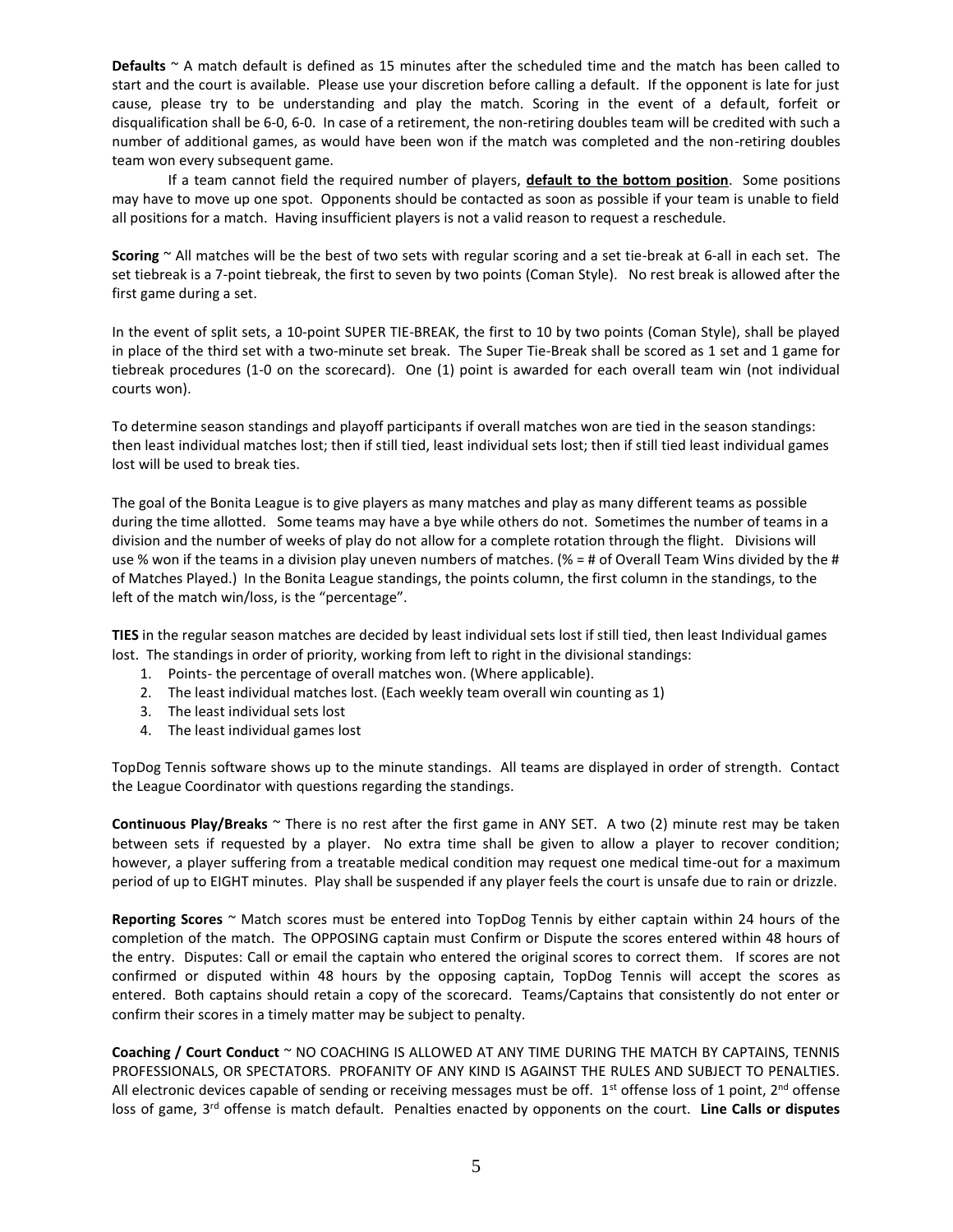during a match can only be resolved by players participating in that match. General supervision of all aspects of the play belongs to the club Tennis Director.

**Rain Delay** ~ Official rainout is one (1) hour after the original match start time unless BOTH captains agree to declare it sooner. The individual players must be available to play in case of a rain delay. They should go to the home club and be ready to play.

**If no individual matches have started play**: If the match has started, the original line-up must be used. If the rain delay occurs before the start of play, line-ups will again be exchanged on the new date agreed upon by the Captains. If the rain delay occurs during warm-up or before the first point has been played, teams may alter their line-up for the make-up match at the start of the rescheduled match.

**Match Started, Suspended, and Resumed- Same Day:** If the match has started and play has been suspended and will resume on the same day, at a rescheduled time, match play will resume with the same players at the same positions, where play stopped at the exact score, set and game point. All completed games, sets, and individual matches will count as played. No player changes to the initial roster. Any court that can't be played with the same players will be recorded as a retirement.

**Match Started, Suspended, and Resumed- Another Day**: If the team match has started and play has been suspended and rescheduled for another day, a new line-up may be presented for any individual match that hasn't started and for any individual match indicated as a default on the initial line-up. Individual matches that started will resume play at the point play was suspended. Both captains should write down the scores and make a note of serve rotation and who is to serve next, which side of court everyone is on, etc.

Team captains should mutually agree upon a time to reschedule a rain-delayed match. Every attempt should be made to reschedule matches within TWO weeks. All matches should be played before the last match of the regular season (before playoffs). Individual matches may be scheduled at different times and either club. The time of the make-up match does not have to follow the 'before 2 p.m.' rule. If the teams are unable to agree upon a make-up date for the match the League Coordinator may pick a date for the make-up match. The Home Club will have the first option of playing the match at their facility at a time determined based on court availability. If the home club does not have courts available, the match may be played at the away club.

Partially completed matches cannot be entered into TopDog Tennis. If the match is rained out or rescheduled for any reason, the HOME captain can change the date of the match in TopDog. Click on 'New Date' on your schedule and the home captain can enter a new date for the match.

If some or all of the matches are rained out during the last week of play, the matches for the last week MAY be deleted or canceled.

When the home captain enters a new date, an email is automatically sent to the opposing captain. The opposing captain must confirm the change. The match will be labeled 'unconfirmed' until the opposing captain agrees to the new match. If matches are to be played on different dates, the dates can be listed in the 'comments' section. The captains and players can easily read the 'comments' section to see how the rescheduling of the match has progressed. Once the mutually agreed date has been confirmed it can only be changed due to rain/hurricane. If a rain delay occurs on the last match of the scheduled League, the Coordinator will work with the captains to determine the date and time of the required make-up match, or the last match may be canceled.

**Hurricane Rescheduling** ~ If there is a need to cancel matches for Hurricane related reasons, please follow the guidelines for the Rain Delayed matches. Captains should contact one another and work on rescheduling any missed matches as soon as possible.

**Team Levels / Rating Review** ~ To keep the league competitive, an annual review of team and individual results will be performed at the end of each Winter season. TopDog Tennis software performs this analytical review. Teams and/or Players may be asked to move up or down. A report with a list of players whose ratings have been changed will be posted on the website in the summer. If a players' performance significantly exceeds the level that they are playing, they may be asked, at any time, to move to a higher level.

**Season Awards** ~ An award will be given to the first-place team in each division. In divisions with several flights, an award will be given to the first-place team in each flight.

#### **Team Captain Responsibilities**

- 1) Read and know the rules of the league in which your team is competing.
- 2) Verify team members' USTA NTRP ratings before registering players on your team roster. See link to 'USTA Ratings' at www.swfla-tennis.com.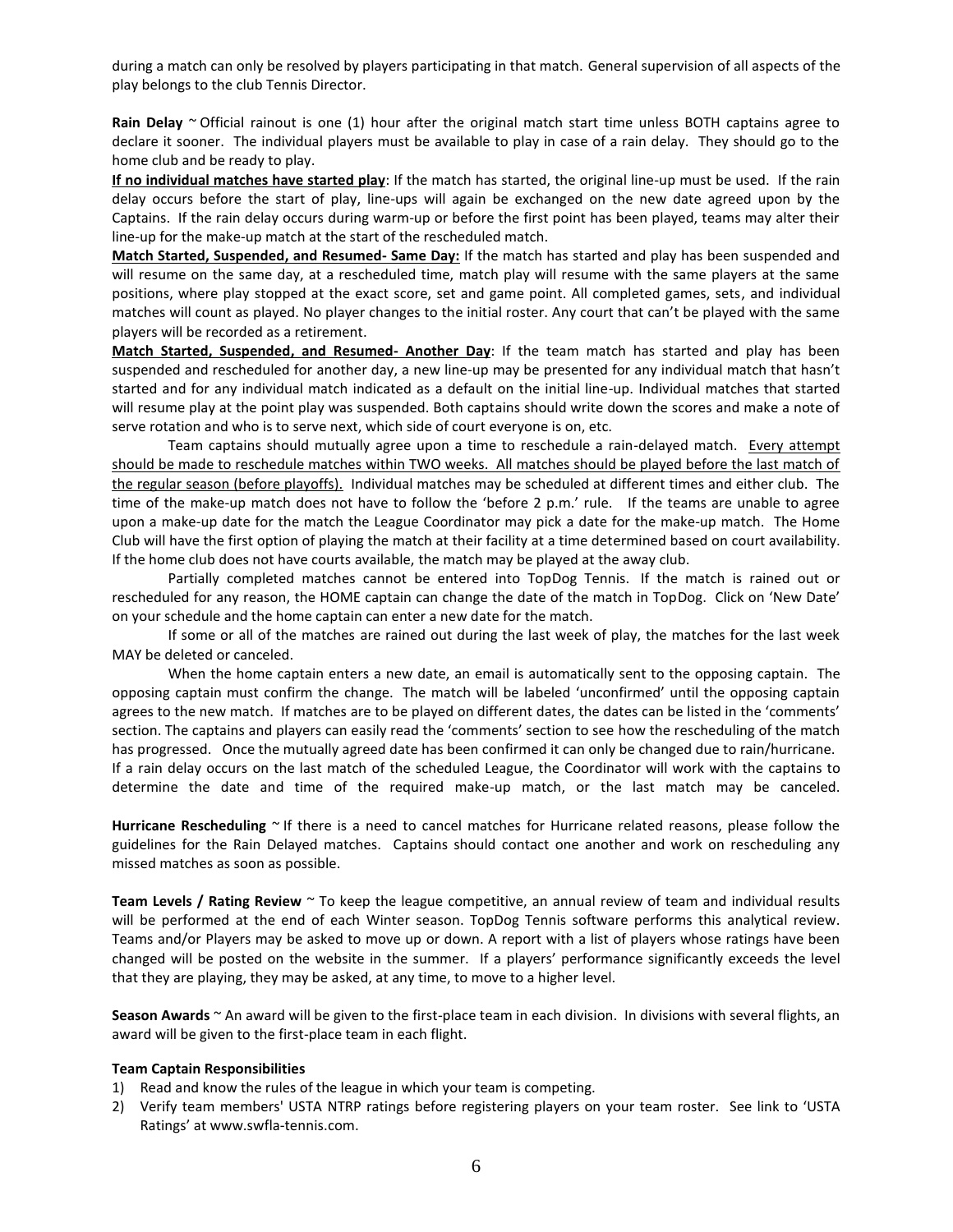- 3) Enter your team's complete roster information online and pay for the team fees by Visa or MasterCard online in TopDog Tennis.
- 4) Verify courts are reserved at your club for your home matches.
- 5) Provide schedules and schedule team members for matches.
- 6) Captains should contact each other at least three (3) DAYS in advance to verify the location, number of courts, and start time.
- 7) Inform your opponent of your club's dress code or gate entry requirements, if any.
- 8) Captains should print match-specific score sheets from TopDog Tennis and fill them in with their lineup. Captains exchange their completed line-ups simultaneously before the start of play.
- 9) Captains are responsible to verify that players are on the correct courts.
- 10) The home team provides balls for the matches.
- 11) Some clubs provide refreshments after the match. This is not required.
- 12) Both Captains should retain a copy of the completed scorecard.
- 13) Either Captain may enter the scores on the TopDog Tennis website 24 hours after the completion of the match.
- 14) Or, confirm these scores within 48 hours. If the scores are not confirmed or disputed within 48 hours by the opposing captain, the scores will be accepted as entered and any disputes may be denied.
- 15) Bring a copy of these rules and the USTA The Code or Friend at Court tennis regulations to every match.
- 16) Post any makeup match dates and times as soon as decided on TopDog Tennis. Be sure to contact your clubs with any schedule changes so they can revise their court reservation schedules.
- 17) File grievances promptly.

# **Club Professional Responsibilities** ~

Club Professionals will receive informative e-mails from the league.

- 1) Verify team members' NTRP ratings before registering team players.
- 2) Responsible for all actions made by a team representing their Club.
- 3) Keep up to date on all league rules, dates, and procedures.
- 4) Provide league players with schedules and playoff information.
- 5) Make sure courts are 'reserved' for home matches at your club.
- 6) Stay informed of your team's league standings (available at TopDog Tennis).
- 7) If your club fields the winning team, let the League Coordinator know as soon as possible if your club is unable to host playoffs.

# **Playoffs**

**Divisional Playoffs** ~ Most divisions will have a playoff the week following their last regularly scheduled match on their normal day of play. Once the season begins the captains will be notified of the date of their division playoff. Very small divisions where teams have played one another an equal number of times and several times may not have playoffs.

If the division has seven (7) teams or less, there will be a playoff for the top two teams. For those divisions with eight (8) or more teams, the top four teams in each division will play in the playoffs. If a division has two flights, the top two positions in each flight will play in the playoffs. If the division has three flights the top position in each flight will play in the playoffs and one 2nd place team with the best overall record will play in the playoffs. Ties for the #2 team will be resolved with a drawing. If an eligible team is unable to play in the playoffs, the team with the next best record may be invited to participate.

**Divisional Playoffs Tie-Break Procedure** ~ When determining which teams go to the playoffs, there could be multiple ties. TopDog Tennis lists teams in order of strength using the tiebreakers listed in the rules. (See section 'Scoring' above.) If teams are still tied, ties will be determined with a drawing.

**Playoff Match** ~ Playoff Semi-Finals are played on the same day of the week as your scheduled matches. Playoff Finals will be played on Saturday unless both teams agree to reschedule. Teams will field the same number of positions as in regular-season matches.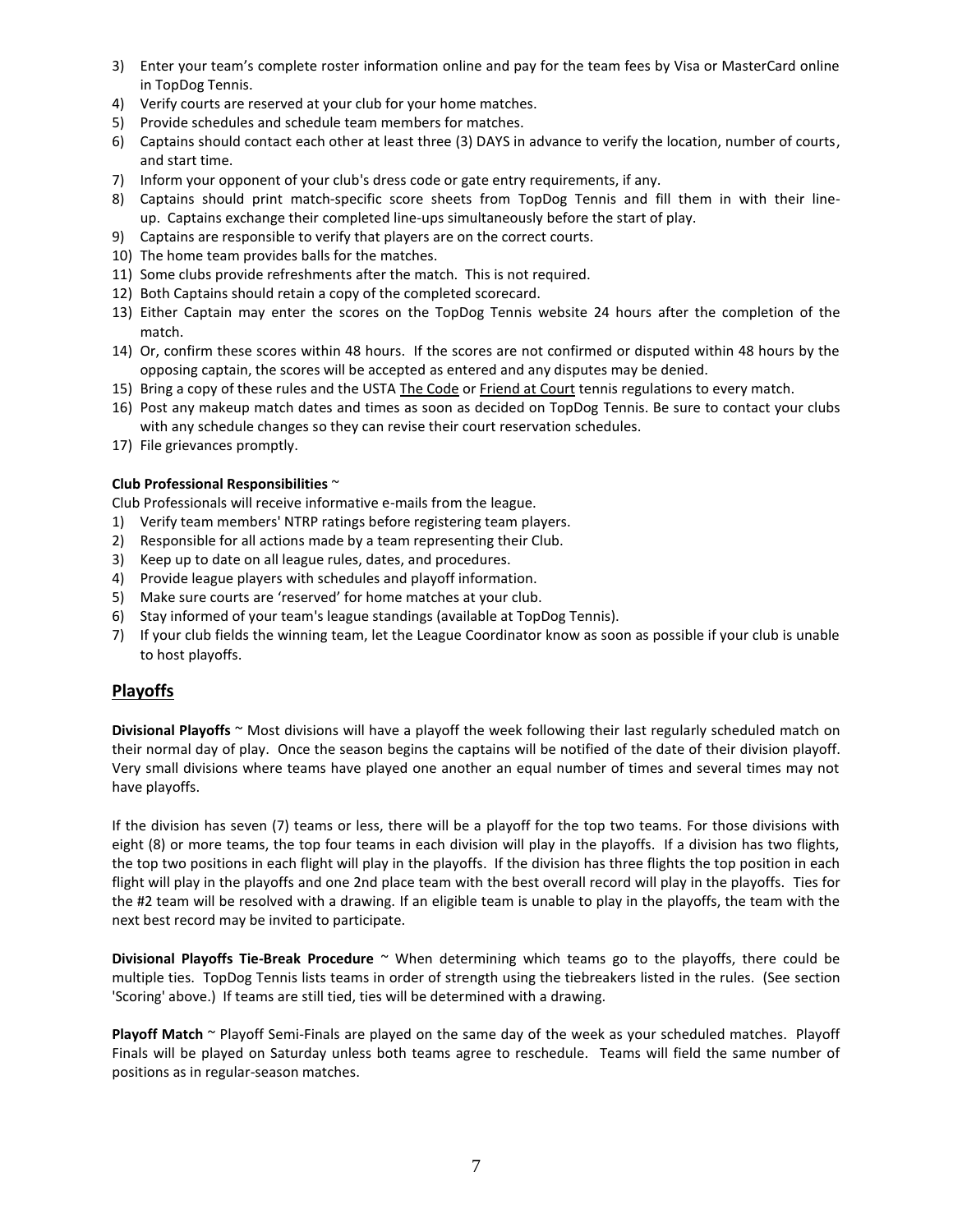**Rostered Players Only** ~ All players on your roster are eligible to play regardless of how many regular-season matches they have played.

**Two Teams in playoffs** ~ A regular two-set match is played with a third set Super-Tiebreaker (if necessary).

**Four Teams in playoffs** ~ A regular two-set match is played with a third set Super-Tiebreaker (if necessary).

**Playoff Tiebreak**  $\sim$  At the end of the playoff match if the number of courts won is tied (1-1 or 2-2), the least individual sets lost will be counted, and then if still tied, the least Individual games lost will be counted. If still tied, on separate sheets of paper, Position 1, 2, 3, 4 (or 1, 2) will be written and the slips placed into a hat. A drawing by an impartial party will determine which position will play in the final tiebreak.

The position selected will have the two players from Team A that just played in that position, play against the two players from the same position of Team B. They will immediately proceed to play a 7-point Coman style tiebreaker, (first to 7 by 2 points), to determine a winner and break the tie.

**Cost** ~ There will be no additional charges by the league to play in the playoffs.

**Balls** ~ The League will provide balls for playoffs.

**Playoff Locations** ~ The higher seed will host at their home club at the time that works best for their club. Exact times and locations for playoff matches will be posted on the website as soon as final match results have been entered and locations have been determined.

**Host Club** ~ is responsible for running the playoffs at their club. The League Coordinator will provide the Host Club with the line-up, score sheets, balls, and awards.

**Playoff Pictures** ~ Arrive looking great! The host Club / League Coordinator will take group pictures of the participating teams.

**Playoff Awards** ~ The playoff winners in each division will receive a team award. No award will be given if playoffs are canceled.

**Playoff Rain Date** ~ The Saturday of playoff week has been designated as the rain date. Any playoff division that has been canceled will be held on that date.

# **Grievances**

The Team Captain or Club Director of Tennis, using the following steps, may file all complaints alleging a violation during league play. Grievances will not be accepted by individual players.

- 1. When the problem arises, stay calm and be courteous to the opposing team. Patience and courtesy are appreciated.
- 2. Play the match. File a grievance and the League will decide on the issues later.
- 3. All complaints alleging a violation during local league play must be filed IN WRITING / EMAIL with the League Coordinator before the commencement of the next team match, or within twenty-four (24) hours after the end of local league play, whichever occurs first.
- 4. The Grievance should state the following:
	- a. Team Captains' Name, email address, and telephone number.
	- b. Team Name and level playing.
	- c. Date, Time, and Location of incident.
	- d. Names and telephone numbers of all parties involved.
	- e. Description of incident. Why do you feel there is a grievance.
- 5. The League will review the grievance and render a decision as quickly as possible. All decisions are final.